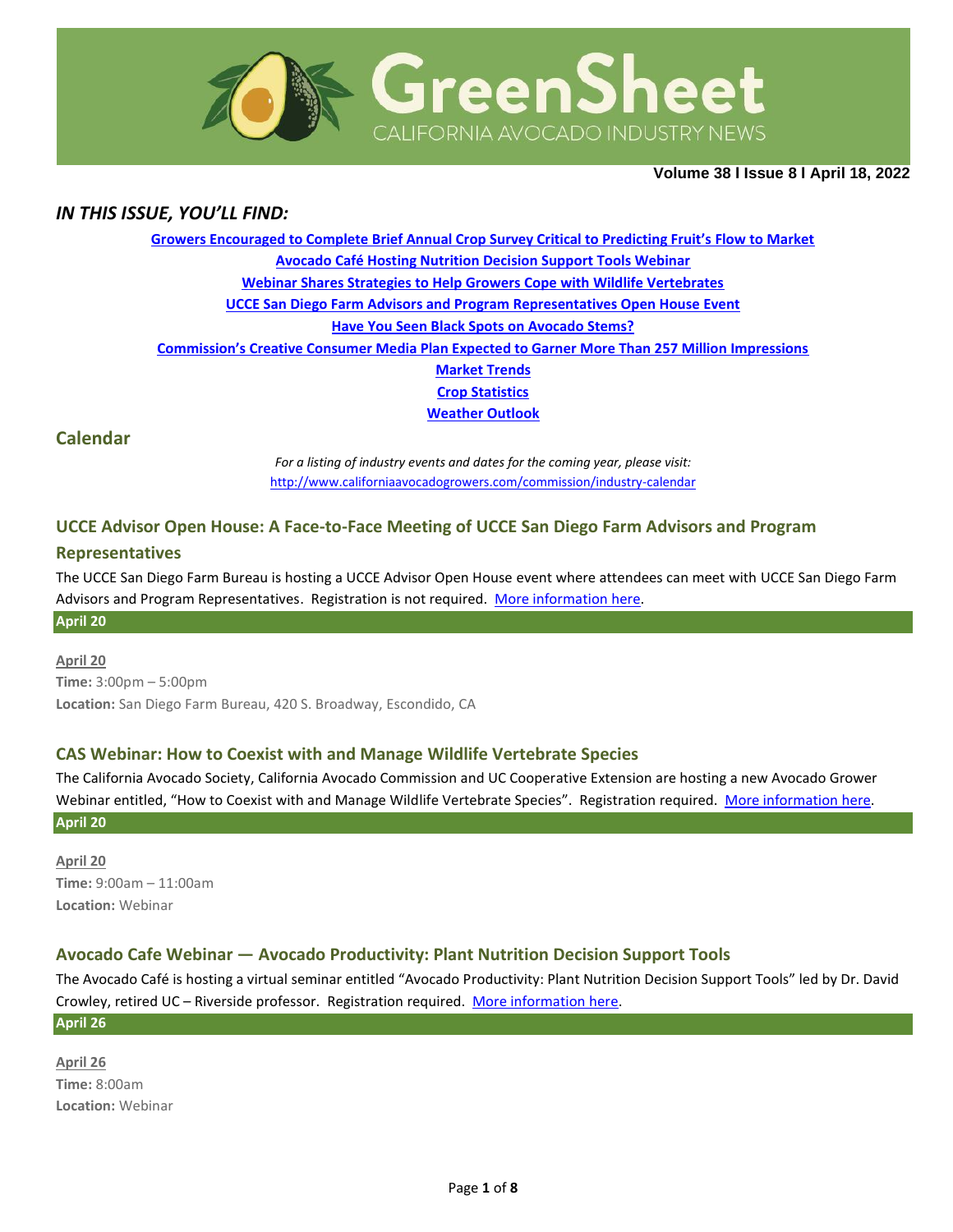### **CAC Board Meeting May 19**

**May 19 Time:** TBA **Location:** TBA

# <span id="page-1-0"></span>**Growers Encouraged to Complete Brief Annual Crop Survey Critical to Predicting Fruit's Flow to Market**

Industry indicators have predicted a 306 million pound California avocado crop for 2022. To help the California Avocado Commission fine tune that estimate and better predict the harvest flow to market, California avocado growers are encouraged to complete CAC's annual crop estimate survey. The survey also assists the Commission in assessing the status of the industry's overall productivity and current farming practices such as bearing, non-bearing and high-density planting. Individual data from the survey is for the Commission's use only and will remain confidential.

The brief survey was mailed to all producers on record in early April. The deadline for submissions is April 30, 2022. The survey can be:

- Returned via the postage paid self-mailer
- Faxed to 949.208.3503
- [Completed online](http://californiaavocadogrowers.com/industry/crop-projections-and-estimates/crop-estimate-form)

A PDF version of the annual crop survey is available in the right-hand navigation[, here.](https://www.californiaavocadogrowers.com/articles/growers-encouraged-complete-brief-annual-crop-survey-critical-predicting-fruits-flow) Step-by-step avocado crop [estimation instructions are available online.](https://www.californiaavocadogrowers.com/industry/crop-statistics/crop-estimation-instructions)

If you did not receive a crop estimate survey in the mail, or have questions regarding the process, please contact April Aymami at [aaymami@avocado.org](mailto:aaymami@avocado.org) or 949.341.1955.

## <span id="page-1-1"></span>**Avocado Café Hosting Nutrition Decision Support Tools Webinar**

The Avocado Café is hosting a virtual seminar entitled "Avocado Productivity: Plant Nutrition Decision Support Tools" led by Dr. David Crowley, retired UC – Riverside professor. The webinar will take place on April 26 at 8:00 a.m.

Dr. Crowley developed an online decision tool to help California avocado growers make informed fertility decisions based on leaf sample analysis. Dr. Crowley will discuss how insufficient or excessive nutrient amounts can impact avocado tree productivity and what growers can do to correct these imbalances.

Advanced registration is required and can be completed by emailin[g cafeavos@gmail.com.](mailto:cafeavos@gmail.com.) Upon completing registration, attendees will receive a link to the virtual event.

## <span id="page-1-2"></span>**Webinar Shares Strategies to Help Growers Cope with Wildlife Vertebrates**

On April 20 a new Avocado Grower Webinar entitled, "How to Coexist with and Manage Wildlife Vertebrate Species" will take place from 9:00 a.m. – 11:00 a.m.

The topics include the following:

- Dr. Jim Hartman IPM techniques to prevent and manage damage from pocket gophers and ground squirrels
- Dr. Rebecca Barboza Mountain lion ecology, status in California, CDFW policies, and conflict prevention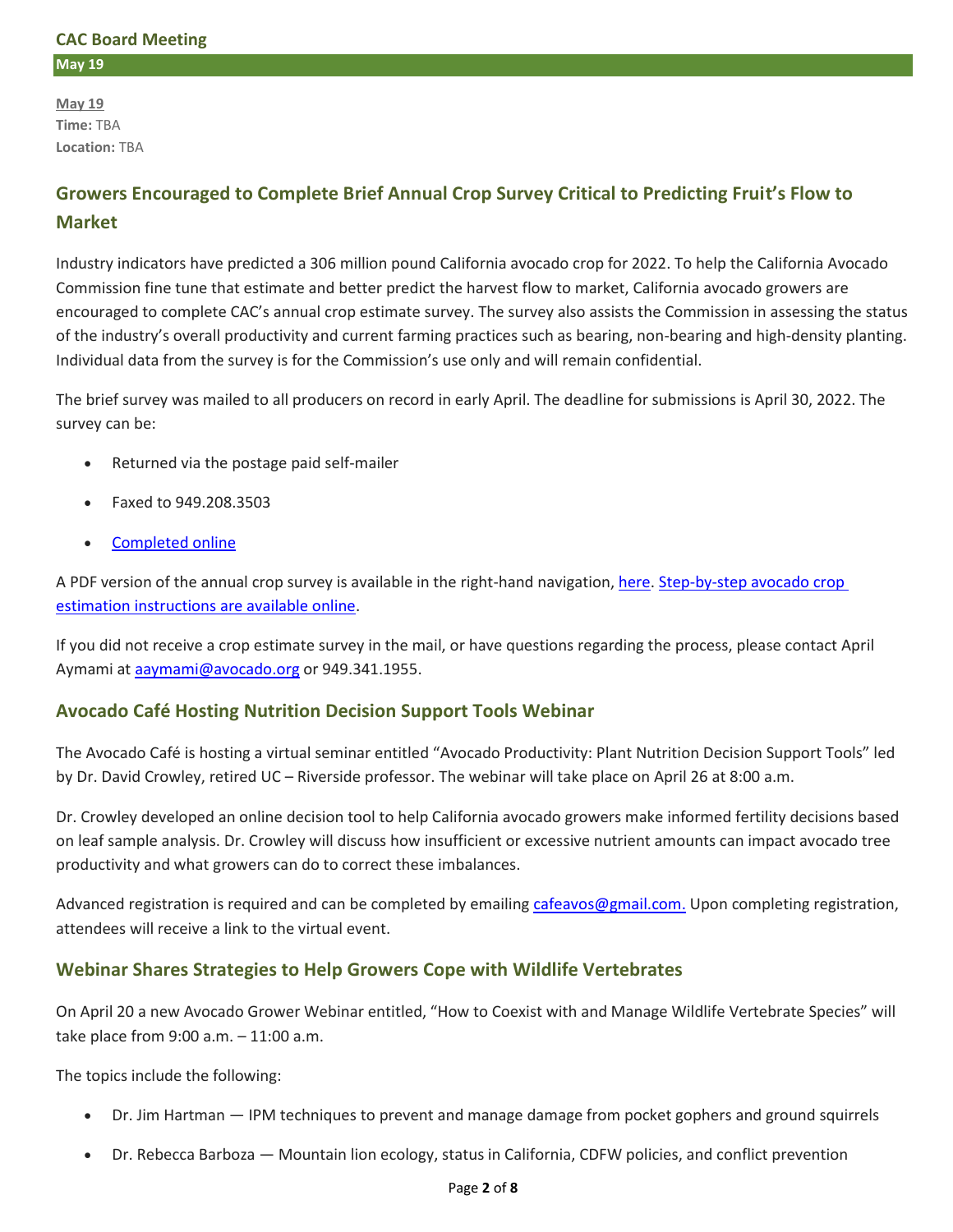The webinar is free an[d registration is currently available online.](https://us02web.zoom.us/webinar/register/4716492786634/WN_HUdmWF9uRUewjlc4K-iZvA) The webinar is hosted by the California Avocado Society, the California Avocado Commission and the UC Cooperative Extension.

# <span id="page-2-0"></span>**UCCE San Diego Farm Advisors and Program Representatives Open House Event**

On April 20, the UCCE San Diego Farm Bureau is hosting a UCCE Advisor Open House event where attendees can meet with UCCE San Diego Farm Advisors and Program Representatives. The event will take place at the San Diego Farm Bureau located at 420 S. Broadway, Escondido, California from 3:00 p.m. to 5:00 p.m. Reservations are not required.

The agenda is as follows.

- 3:00 p.m. The San Diego Farm Bureau mission and updates
- 3:05 p.m. UCCE San Diego, current programs, upcoming released positions and expectations, Oli Bachie
- 3:10 p.m. Small Farms and Ag Economics, Ramiro Lobo
- 3:20 p.m. Production Horticulture, Gerardo (Gerry) Spinelli
- 3:30 p.m. Agricultural Land Acquisitions, Chandra Richards
- 3:40 p.m. Tropical Horticulture, Sonia Rios, Riverside County office
- 3:50 p.m. Climate Resilient Agriculture / Wildfire / Invasive Species, Jan Gonzales
- 4:00 p.m. Climate Smart Agriculture / SWEEP / HSP, Esther Mosase
- 4:10 p.m. Pollinators, Lea Corkidi
- 4:20 p.m. Viticulture / Pest Management, Carmen Gispert, Indio office
- 4:30 p.m. Irrigation and water Management, Ali Montazar, Imperial County office
- 4:40 p.m. Agronomy & Weed Management, Oli Bachie
- 4:50 p.m. Discussion and Q & A
- 4:55 p.m. Summary and closing

[Complete information, including the biographies of the advisors and representatives, is available online.](https://files.ctctusercontent.com/e4686383101/ffae573b-aa42-4fb8-8051-0f1b469567ee.pdf?rdr=true) Contact Oli Bachie for additional information at [obachie@ucanr.edu.](mailto:obachie@ucanr.edu)

## <span id="page-2-1"></span>**Have You Seen Black Spots on Avocado Stems?**

Dr. Ben Faber recently shared a [blog post](https://ucanr.edu/blogs/blogcore/postdetail.cfm?postnum=51824) noting California avocado growers were reporting "black stuff" on the green stems of their avocado trees. Sooty mold such as this is a result of insect feeding and is considered to be a superficial fungus. However, after reviewing a few samples, Dr. Faber noted that when he rubbed off the black sooty mold, some black discoloration remained. He sent the samples to Dr. Akif Eskalen for further analysis.

Dr. Eskalen's PCR analysis confirmed the sample had *Capnodium sp, sooty mold*, which is associated with sap-feeding insects. While the fungi do not colonize plant tissues, they can impede a plant's ability to effectively photosynthesize and transpire (cool the plant). In severe cases, this could lead to defoliation.

Dr. Eskalen also determined that the black discoloration left behind on the stem after rubbing off the sooty mold was sunburn. The researchers determined the sunburn was a result of the black coloration of the mold increasing the heat of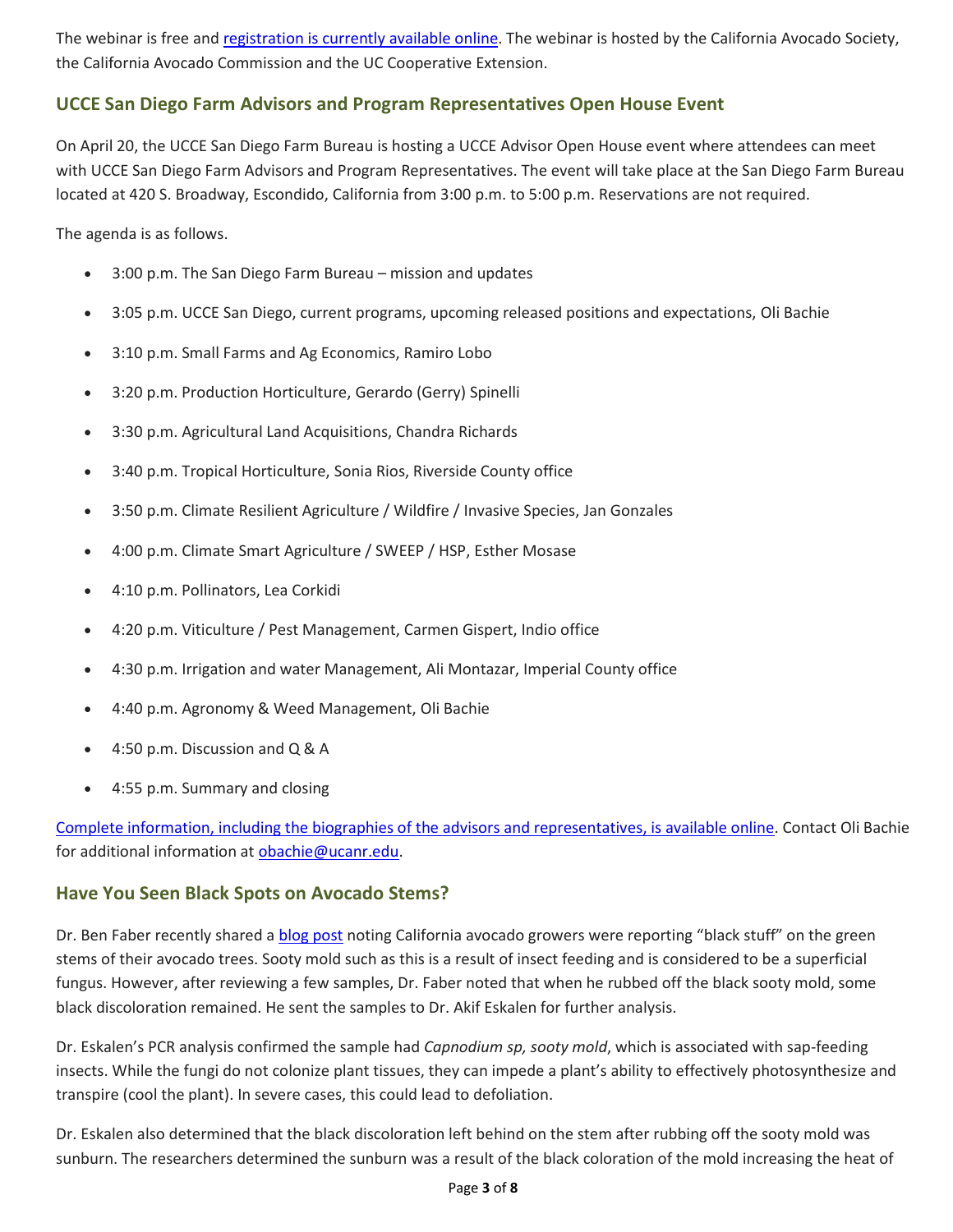the stem and the fungi clogging the stomata whose job it is to cool the stem. While incidents like this don't normally lead to problems for the tree, it is something for our growers to be aware of as they walk their groves.

## <span id="page-3-0"></span>**Commission's Creative Consumer Media Plan Expected to Garner More Than 257 Million Impressions**

To encourage demand for California avocados while building preference and loyalty for the brand, the California Avocado Commission crafts a consumer advertising plan that uses a diverse array of media vehicles to engage with, inform and entertain its targeted Premium Californians and avocado super users, mega users, and ultra users. For the 2022 media plan the Commission selected digital, outdoor, social media, video and audio platforms that mesh with the preferences of targeted avocado shoppers in California and the West who are willing to pay more for premium brands. They are running California avocado ads on multiple channels concurrently throughout the season. The Commission's [2022 Screenshot Deck](https://www.dropbox.com/s/3h1eub2vnrgo16c/CAC%202022%20Screenshot%20Deck.pdf?dl=0) provides a visual overview of CAC's advertising, with a behind-the-scenes look at the creative that will be used in the various promotions and the timing and placement of the ads.

California avocado social media content and search advertising generally run year-round to maintain brand awareness and consumer engagement. Audio ads are scheduled throughout the California avocado season and outdoor advertising takes place during the peak months of June and July. Distribution of custom content on targeted consumer media platforms, which began in March, will continue through August while customer-specific programs will round out the year with placements as the season winds down.

The Commission is continuing its successful "the best avocados have California in them" advertising campaign with creative placements across a range of media vehicles. Videos are being streamed on popular channels such as Hulu and YouTube as well as networks that are aggregators of multiple sites, such as Tremor video. California avocado audio advertising is on IHeart radio, Spotify and Pandora. GUMGUM, an aggregator network well-suited to reach CAC's targeted consumers, features California avocado digital ads, while digital providers such as The Kitchn and Food52 showcase custom content featuring the Golden State fruit. To help consumers easily locate California avocados, the Commission is using the mobile directions app Waze to direct targeted consumers to retail store locations on their route where California avocados are available.

Outdoor advertising will include billboards and wallboards in Los Angeles, Orange County, San Diego and San Francisco. In addition, 155 Volta charging stations in high-traffic locations, including some in the parking lots of supermarkets merchandising California avocados, will remind shoppers to add the fruit to their shopping carts.

Engaging social media posts will run throughout the year on the Commission's Facebook, Instagram, Pinterest and YouTube channels. To reach younger California avocado shoppers, the Commission has launched a presence on the popular Tik Tok channel as well.

In total, the Commission's creative consumer advertising campaign is expected to garner more than 257 million impressions across the diverse array of digital, outdoor, streaming and social platforms.



*The Commission's digital media partners for 2022 were carefully selected based on media preferences and habits of* 

Page **4** of **8** *targeted consumers.*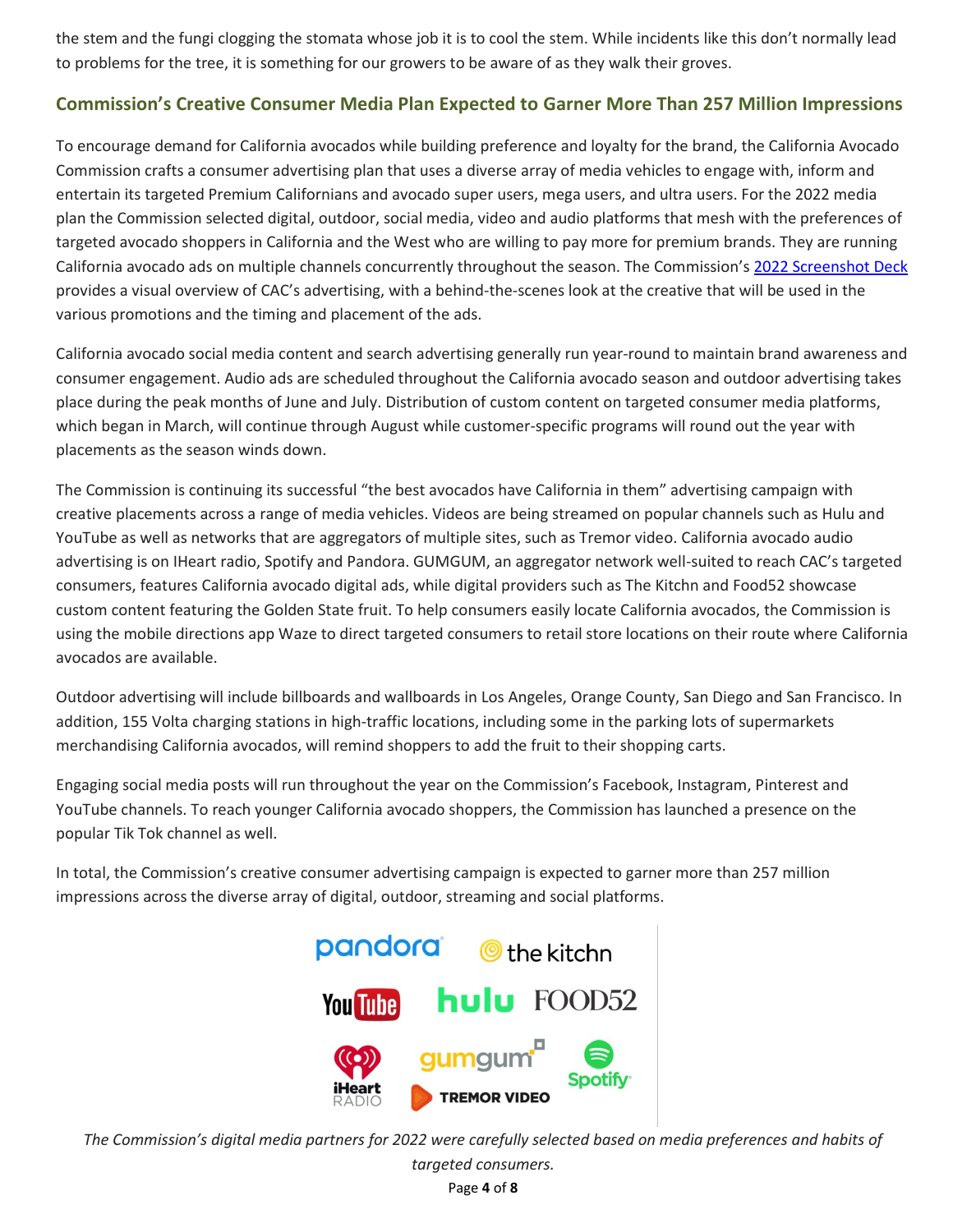# <span id="page-4-0"></span>**California Market Trends**

To view all market trend graphs, including "Weekly Volume Summary," "Weekly Avocado Prices" and "U.S. Avocado Supply," please visit[: http://www.californiaavocadogrowers.com/industry/market-statistics.](http://www.californiaavocadogrowers.com/industry/market-statistics)

|                                                                                                                | Conventional #1 | Organic #1                                  |  |  |  |
|----------------------------------------------------------------------------------------------------------------|-----------------|---------------------------------------------|--|--|--|
| <b>California Hass</b>                                                                                         |                 | (Field Price Per Lb)   (Field Price Per Lb) |  |  |  |
| #32's                                                                                                          | $$2.48 - $2.55$ | $$2.48 - $2.54$                             |  |  |  |
| 36's                                                                                                           | $$2.48 - $2.55$ | $$2.48 - $2.54$                             |  |  |  |
| 40's                                                                                                           | $$2.34 - $2.40$ | $$2.66 - $2.74$                             |  |  |  |
| 48's                                                                                                           | $$2.24 - $2.30$ | $$2.66 - $2.78$                             |  |  |  |
| 60's                                                                                                           | $$1.76 - $1.85$ | $$2.22 - $2.36$                             |  |  |  |
| 70's                                                                                                           | $$1.30 - $1.36$ | $$1.78 - $1.86$                             |  |  |  |
| 84's                                                                                                           | $$0.86 - $0.92$ | $$0.90 - $1.08$                             |  |  |  |
| *To subscribe to the Weekly Newsline, please contact the California<br>$A$ uscade Secietu at (040) 040.0000 er |                 |                                             |  |  |  |

California Avocado Society Weekly Newsline\* Avocado Prices – April 13, 2022

Avocado Society at (949) 940-8869 or www.CaliforniaAvocadoSociety.org.

California Avocado Commission Weekly Volume Summary (Pounds)

|                          | WEEKLY VOLUME SUMMARY               |                                     |                                     |                                     |  |
|--------------------------|-------------------------------------|-------------------------------------|-------------------------------------|-------------------------------------|--|
|                          | (Volume in Pounds)                  |                                     |                                     |                                     |  |
|                          | <b>Week Ending</b><br>04/10/2022    |                                     | Season-to-Date<br>since 11/01/2021  |                                     |  |
|                          | (CA) Harvest /<br>(Import) Arrivals | Shipped by<br><b>AMRIC Handlers</b> | (CA) Harvest /<br>(Import) Arrivals | Shipped by<br><b>AMRIC Handlers</b> |  |
|                          | <b>California Detail</b>            |                                     |                                     |                                     |  |
| <b>HASS</b>              | 8,426,865                           | 8,386,356                           | 77,705,120                          | 67,559,723                          |  |
| LAMB                     |                                     |                                     |                                     |                                     |  |
| <b>GEM</b>               | 330,301                             | 149,825                             | 780,743                             | 333,825                             |  |
| <b>OTHER</b>             | 3,600                               | 1,775                               | 269,765                             | 229,750                             |  |
| <b>CALIFORNIA TOTAL</b>  | 8,760,766                           | 8,537,956                           | 78,755,628                          | 68,123,298                          |  |
| <b>INDUSTRY ADJUSTED</b> | 8,929,303                           | 8,705,860                           | 80,309,730                          | 69,497,467                          |  |
|                          | <b>Imported Hass Detail</b>         |                                     |                                     |                                     |  |
| <b>MEXICO</b>            | 42,523,544                          | 22,524,198                          | 1,033,821,061                       | 636,088,020                         |  |
| <b>PERU</b>              | 190,000                             | 132,250                             | 560,000                             | 986,712                             |  |
| <b>CHILE</b>             | 180,000                             | 565,590                             | 12,061,105                          | 11,798,134                          |  |
| <b>COLOMBIA</b>          | 390,000                             | 59,100                              | 8,060,000                           | 3,489,825                           |  |
| <b>NEW ZEALAND</b>       |                                     |                                     |                                     |                                     |  |
| <b>DOMINICAN</b>         | 0                                   |                                     | 940,000                             | 1,433,200                           |  |
| <b>IMPORT TOTAL</b>      | 43,283,544                          | 23,281,138                          | 1,055,442,166                       | 653,795,891                         |  |
|                          | <b>Other Detail</b>                 |                                     |                                     |                                     |  |
| <b>CA EXPORT</b>         | 0                                   | 70,800                              | 0                                   | 753,425                             |  |
| CA ORGANIC               | 0                                   | 884,317                             |                                     | 5,625,977                           |  |
| <b>IMPORTED (Greens)</b> | 2,320,000                           | 0                                   | 49,800,000                          |                                     |  |
| <b>FLORIDA</b>           |                                     |                                     | 6,038,230                           |                                     |  |
| <b>GRAND TOTAL</b>       | 54,532,847                          | 31,986,998                          | 1,191,590,126                       | 723,293,358                         |  |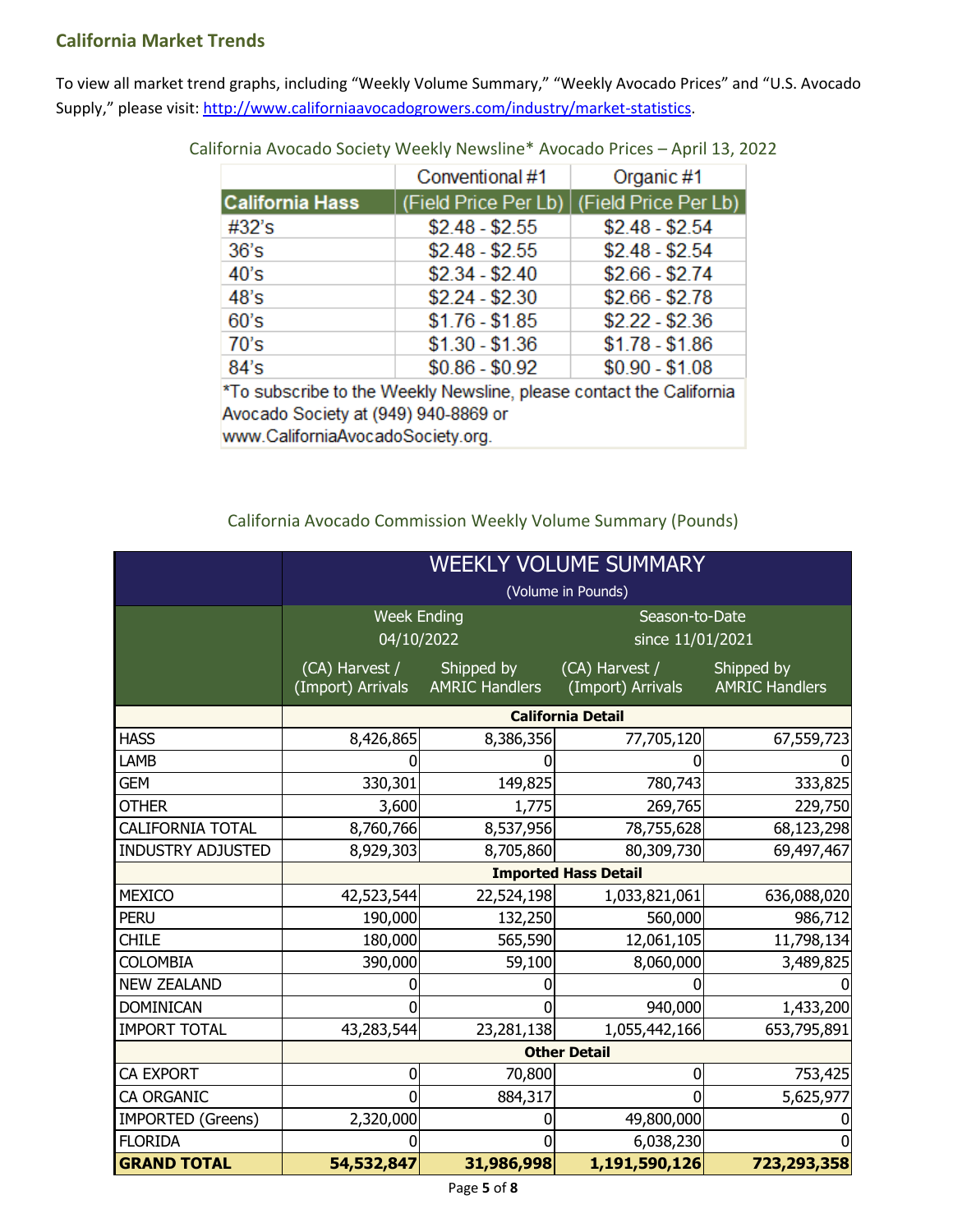# <span id="page-5-0"></span>**Crop Statistics**

The California crop met handler projections from the February 2022 update, with the first quarter harvest ending at 71 million pounds. Strong market condition and supply chain issues have kicked second quarter harvest into full gear, with harvest volumes exceeding projections by more than 3 million pounds in the first two weeks of the quarter (week ending 4/17 harvest estimated at 11+ million pounds). At this time, CAC expects California avocado weekly harvest to continue at or near current rates through the duration of the second quarter, however the official mid-season grower and handler crop surveys are currently underway. The next crop update (both volume and weekly harvest projections) will be available in May. **[If you have not done so already, please take a moment to complete the](https://www.californiaavocadogrowers.com/articles/growers-encouraged-complete-brief-annual-crop-survey-critical-predicting-fruits-flow) grower crop survey today!**

| 2022 California Crop Weekly Harvest Statistics              |                                             |                                                            |                                                                   |  |  |  |
|-------------------------------------------------------------|---------------------------------------------|------------------------------------------------------------|-------------------------------------------------------------------|--|--|--|
| 4-Year Historical - AMRIC Handler Forecast - Actual Volumes |                                             |                                                            |                                                                   |  |  |  |
| <b>All Varieties</b>                                        |                                             |                                                            |                                                                   |  |  |  |
| <b>Week Ending</b>                                          | <b>4-Year Historical</b><br><b>Forecast</b> | <b>AMRIC Handler</b><br><b>Forecast Feb</b><br>2022 Update | <b>Industry Adjusted</b><br><b>Actual Weekly</b><br><b>Volume</b> |  |  |  |
| 1st QTR SubTotal                                            | 39,044,300                                  | 71,018,700                                                 | 71,333,172                                                        |  |  |  |
| 10-Apr                                                      | 8,529,300                                   | 7,557,600                                                  | 8,929,303                                                         |  |  |  |
| 17-Apr                                                      | 10,678,900                                  | 9,474,000                                                  |                                                                   |  |  |  |
| 24-Apr                                                      | 13,290,000                                  | 11,772,400                                                 |                                                                   |  |  |  |
| 1-May                                                       | 14,573,700                                  | 12,917,600                                                 |                                                                   |  |  |  |
| 8-May                                                       | 14,451,900                                  | 13,414,500                                                 |                                                                   |  |  |  |
| 15-May                                                      | 13,738,400                                  | 12,748,100                                                 |                                                                   |  |  |  |
| 22-May                                                      | 13,384,700                                  | 12,431,900                                                 |                                                                   |  |  |  |
| 29-May                                                      | 13,769,400                                  | 12,772,300                                                 |                                                                   |  |  |  |
| $5 - Jun$                                                   | 12,866,500                                  | 12,581,800                                                 |                                                                   |  |  |  |
| $12$ -Jun                                                   | 12,533,100                                  | 12,260,500                                                 |                                                                   |  |  |  |
| 19-Jun                                                      | 12,168,300                                  | 11,897,300                                                 |                                                                   |  |  |  |
| $26 - Jun$                                                  | 12,750,900                                  | 12,471,000                                                 |                                                                   |  |  |  |
| $3 -$ Jul                                                   | 12,704,000                                  | 10,084,100                                                 |                                                                   |  |  |  |
| 2nd QTR SubTotal                                            | 165,439,100                                 | 152,383,100                                                | 8,929,303                                                         |  |  |  |
| 3rd QTR SubTotal                                            | 94,477,800                                  | 81,805,800                                                 |                                                                   |  |  |  |
| 4th QTR SubTotal                                            | 7,038,800                                   | 792,400                                                    |                                                                   |  |  |  |
| <b>Total</b>                                                | 306,000,000                                 | 306,000,000                                                | 80,262,475                                                        |  |  |  |

# <span id="page-5-1"></span>**Weather: 30-Day Outlook For California's Coastal & Valley Areas**

(April 15 – May 15)

### **BASIC PATTERN:**

Large Scale Pattern –

A. We had extremely hot conditions on 6-7th through areas of California away from the immediate coast/beaches, with offshore winds.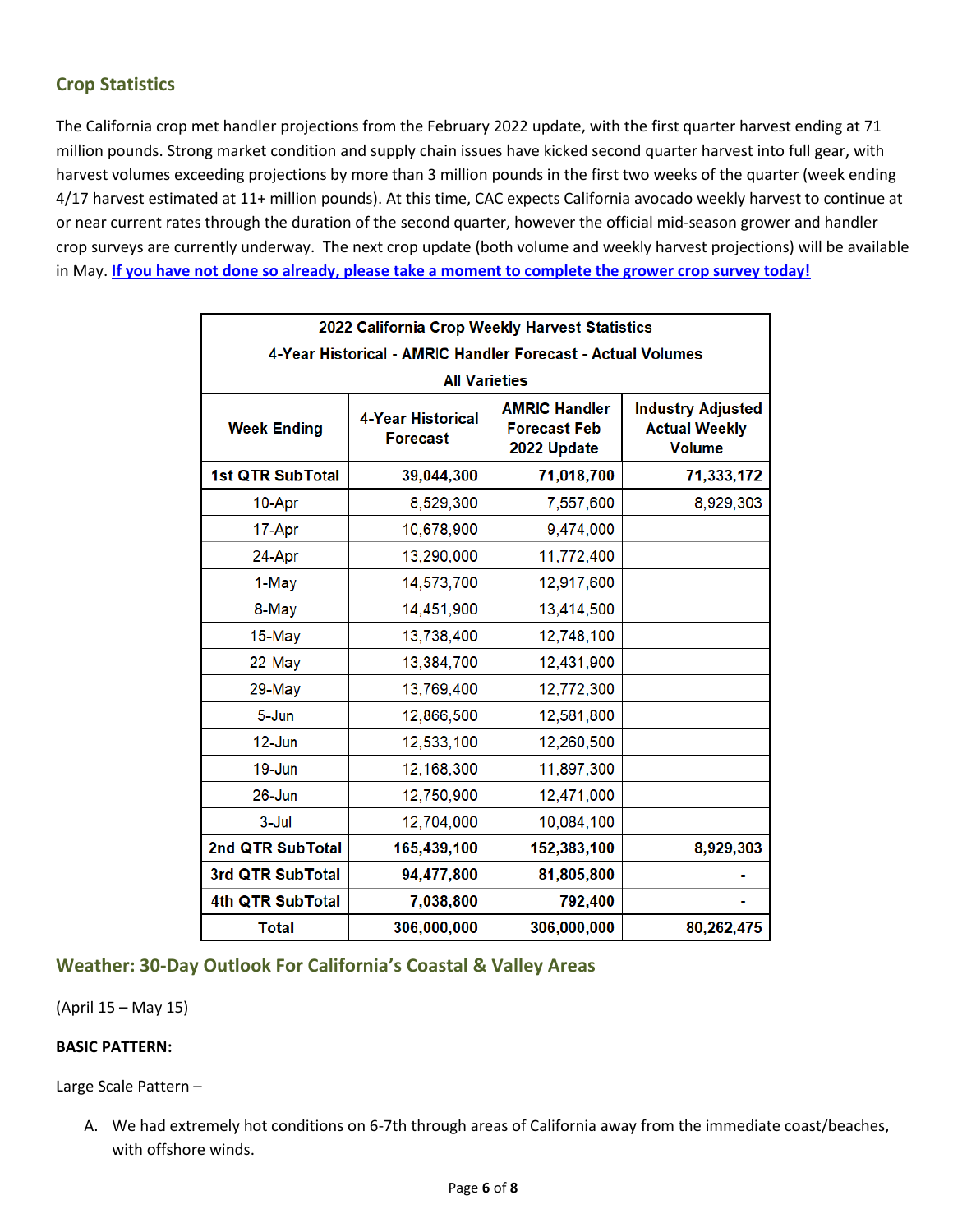- B. The large scale pattern of recurrent troughs in the northcentral Pacific encourages additional risk of such hot occurrences in California during the mid to late spring, before the onset of the summertime pattern. This pattern is forced by the current pattern of sea surface temperature anomalies.
- C. Bottom line for growers of avocado and other sensitive orchards and crops in coast, and coastal hills-valleys of central and S California, watch for a higher than usual occurrence of hot days…mid 90s to 100 during these normally cool spring months. Highest probability of near 100 degree temperatures are in the coastal hills and "coastal and intermediate valleys" of S California, and south-facing coastal areas (Santa Cruz, San Luis Obispo Co coast, and Santa Barbara Co. We will also in general see more cold events, possibly frosts, with larger than normal oscillation between abnormally warm and abnormally cold conditions.
- D. Precipitation trend: Approximate dates of precipitation are: Showers or rains Apr 16, 19-20, 22-23, 29-30, and May 6-8.
- E. April: Below normal sea surface temperatures are suggested by the latest guidance from the North American Multi-Model Ensemble (NMME) for Apr – June, inclusive. This will tend to support the risk of frost in Apr, on occasion, for NW California coastal valleys, including Mendocino and Sonoma Co's, and early April in upper Salinas Valley, and San Luis Obispo Co coastal valleys.
- F. For the N California forests, a key issue is timing of dry-off of seasonal grasses in the Sierras and foothills, and coastal mountains of N California. On satellite imagery, we are already seeing evidence of early onset of seasonal dry-off of grasses bordering the Central Valley on Apr 10. More specifically, we refer to the west side of the Valley: Glenn County south through the Delta and the coastal mountain ranges south of the Delta.
- G. As we head into May, the combination of colder than normal sea surface along the California coast, and well above normal temperatures in inland valleys of California, including mountains and deserts, may tend to contribute to stronger onshore flow and persistent or recurrent marine fog. For the north and central California coast, this encourages unusually persistent or recurrent conditions for fog drip in the coastal forests beginning in late April and continuing in May, as the spring fog-and-stratus season arrives.
- H. For May: It turns much warmer than normal away from the coast, and in coastal hills above the marine inversion (1500 ft), and valleys (interior Salinas Valley, Central Valley-both Sacramento and San Joaquin portions, and Delta. Again, the Redwood Coast will tend to be cool and drippy with above normally recurrent onshore flow.

#### **FORECASTS FOR CALIFORNIA**

#### **Forecast for Northern and Central California**:

NORCAL Rains: Apr 16, 19-20, 22-23, 29-30, and May 6-8.

CENTRAL CALIF Rains: Apr 16 (N areas), 20, 23, 30 and May 6-8.

WARM SPELLS: Apr 17-18, 25-27, May 2-3 and 15-17.

COLD SPELLS: Apr 16, 19-23, 29-30 and May 6-8.

FRONTS WITH RAINS: Apr 16, 19, 22 29.

FROST RISK: Apr 15, 17-18, 21, 24-26, May 1-3.

#### **Forecast for S California**:

SOCAL RAINS: Apr 16 (Ventura Cnty N), 20 (Ventura Cnty N), 23, 30.